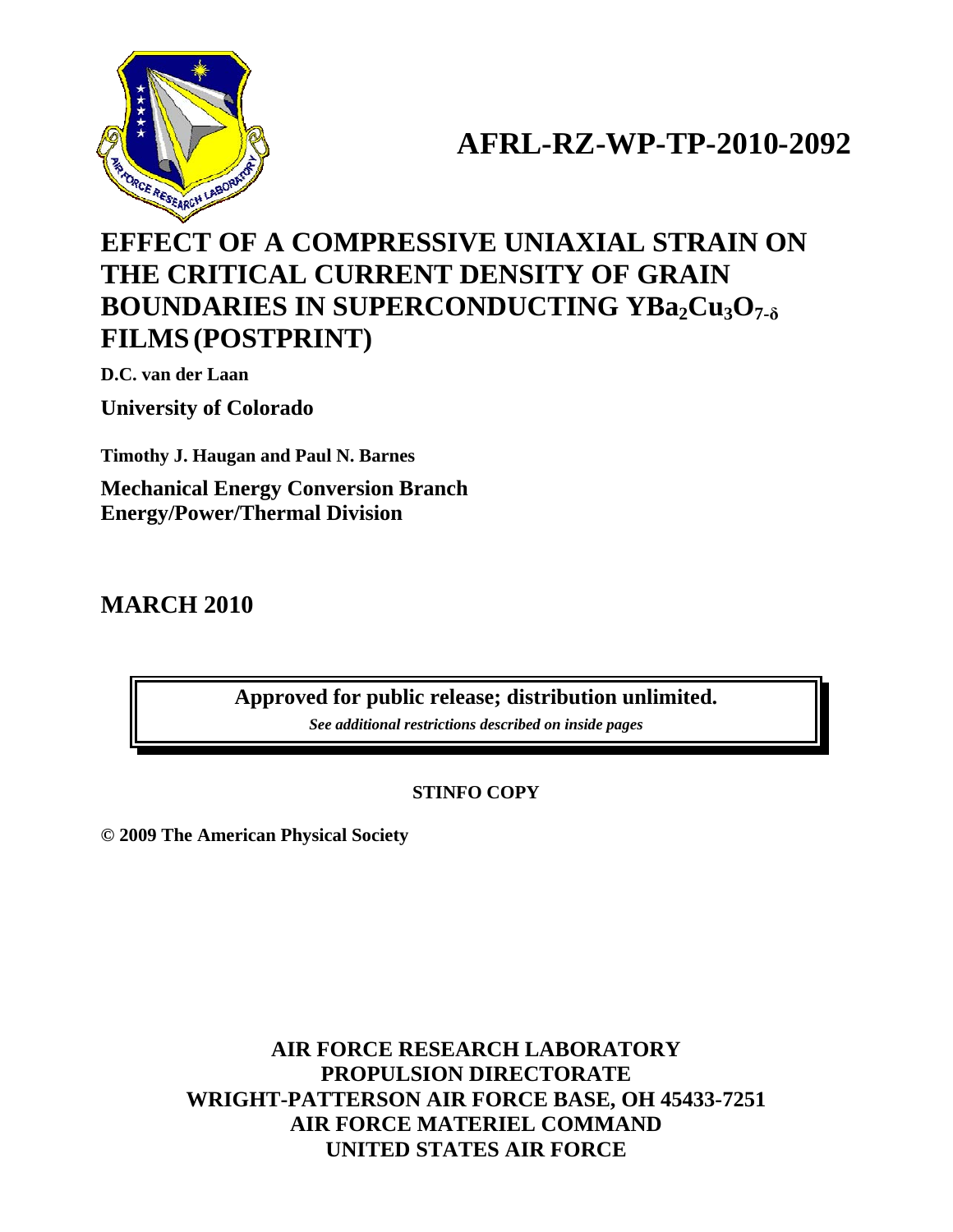| <b>REPORT DOCUMENTATION PAGE</b>                                                                                                                                                                                                                                                                                                                                                |                                                               |                                                |                                                                                                             |                                                 |                          |                              | Form Approved<br>OMB No. 0704-0188                                                                                                                                                                                                                                                                                                                                                                                                                                                                                                                                                                                                                                                                                                                                                                                                                  |  |  |
|---------------------------------------------------------------------------------------------------------------------------------------------------------------------------------------------------------------------------------------------------------------------------------------------------------------------------------------------------------------------------------|---------------------------------------------------------------|------------------------------------------------|-------------------------------------------------------------------------------------------------------------|-------------------------------------------------|--------------------------|------------------------------|-----------------------------------------------------------------------------------------------------------------------------------------------------------------------------------------------------------------------------------------------------------------------------------------------------------------------------------------------------------------------------------------------------------------------------------------------------------------------------------------------------------------------------------------------------------------------------------------------------------------------------------------------------------------------------------------------------------------------------------------------------------------------------------------------------------------------------------------------------|--|--|
|                                                                                                                                                                                                                                                                                                                                                                                 |                                                               |                                                | does not display a currently valid OMB control number. PLEASE DO NOT RETURN YOUR FORM TO THE ABOVE ADDRESS. |                                                 |                          |                              | The public reporting burden for this collection of information is estimated to average 1 hour per response, including the time for reviewing instructions, searching existing data sources, gathering and<br>maintaining the data needed, and completing and reviewing the collection of information. Send comments regarding this burden estimate or any other aspect of this collection of information, including<br>suggestions for reducing this burden, to Department of Defense, Washington Headquarters Services, Directorate for Information Operations and Reports (0704-0188), 1215 Jefferson Davis Highway, Suite<br>1204, Arlington, VA 22202-4302. Respondents should be aware that notwithstanding any other provision of law, no person shall be subject to any penalty for failing to comply with a collection of information if it |  |  |
|                                                                                                                                                                                                                                                                                                                                                                                 | 1. REPORT DATE (DD-MM-YY)<br>2. REPORT TYPE                   |                                                |                                                                                                             |                                                 |                          | 3. DATES COVERED (From - To) |                                                                                                                                                                                                                                                                                                                                                                                                                                                                                                                                                                                                                                                                                                                                                                                                                                                     |  |  |
|                                                                                                                                                                                                                                                                                                                                                                                 | March 2010<br>Journal Article Postprint                       |                                                |                                                                                                             |                                                 |                          |                              | 01 July 2007 - 01 July 2009                                                                                                                                                                                                                                                                                                                                                                                                                                                                                                                                                                                                                                                                                                                                                                                                                         |  |  |
| <b>4. TITLE AND SUBTITLE</b><br>EFFECT OF A COMPRESSIVE UNIAXIAL STRAIN ON THE CRITICAL                                                                                                                                                                                                                                                                                         |                                                               |                                                |                                                                                                             |                                                 |                          |                              | <b>5a. CONTRACT NUMBER</b><br>In-house                                                                                                                                                                                                                                                                                                                                                                                                                                                                                                                                                                                                                                                                                                                                                                                                              |  |  |
|                                                                                                                                                                                                                                                                                                                                                                                 | <b>CURRENT DENSITY OF GRAIN BOUNDARIES IN SUPERCONDUCTING</b> |                                                | <b>5b. GRANT NUMBER</b>                                                                                     |                                                 |                          |                              |                                                                                                                                                                                                                                                                                                                                                                                                                                                                                                                                                                                                                                                                                                                                                                                                                                                     |  |  |
| $YBa2Cu3O7-δ FILMS (POSTPRINT)$                                                                                                                                                                                                                                                                                                                                                 |                                                               |                                                |                                                                                                             |                                                 |                          |                              | <b>5c. PROGRAM ELEMENT</b><br><b>NUMBER</b><br>62203F                                                                                                                                                                                                                                                                                                                                                                                                                                                                                                                                                                                                                                                                                                                                                                                               |  |  |
| 6. AUTHOR(S)                                                                                                                                                                                                                                                                                                                                                                    |                                                               |                                                |                                                                                                             |                                                 |                          |                              | 5d. PROJECT NUMBER                                                                                                                                                                                                                                                                                                                                                                                                                                                                                                                                                                                                                                                                                                                                                                                                                                  |  |  |
| D.C. van der Laan (University of Colorado)                                                                                                                                                                                                                                                                                                                                      |                                                               |                                                |                                                                                                             |                                                 |                          |                              | 3145                                                                                                                                                                                                                                                                                                                                                                                                                                                                                                                                                                                                                                                                                                                                                                                                                                                |  |  |
| Timothy J. Haugan and Paul N. Barnes (AFRL/RZPG)                                                                                                                                                                                                                                                                                                                                |                                                               |                                                |                                                                                                             |                                                 |                          |                              | <b>5e. TASK NUMBER</b>                                                                                                                                                                                                                                                                                                                                                                                                                                                                                                                                                                                                                                                                                                                                                                                                                              |  |  |
|                                                                                                                                                                                                                                                                                                                                                                                 |                                                               |                                                |                                                                                                             |                                                 |                          |                              | 32                                                                                                                                                                                                                                                                                                                                                                                                                                                                                                                                                                                                                                                                                                                                                                                                                                                  |  |  |
|                                                                                                                                                                                                                                                                                                                                                                                 |                                                               |                                                |                                                                                                             |                                                 |                          |                              | <b>5f. WORK UNIT NUMBER</b><br>314532ZE                                                                                                                                                                                                                                                                                                                                                                                                                                                                                                                                                                                                                                                                                                                                                                                                             |  |  |
|                                                                                                                                                                                                                                                                                                                                                                                 |                                                               |                                                | 7. PERFORMING ORGANIZATION NAME(S) AND ADDRESS(ES)                                                          |                                                 |                          |                              | 8. PERFORMING ORGANIZATION                                                                                                                                                                                                                                                                                                                                                                                                                                                                                                                                                                                                                                                                                                                                                                                                                          |  |  |
| University of Colorado                                                                                                                                                                                                                                                                                                                                                          |                                                               |                                                |                                                                                                             | Mechanical Energy Conversion Branch (AFRL/RZPG) |                          |                              | <b>REPORT NUMBER</b>                                                                                                                                                                                                                                                                                                                                                                                                                                                                                                                                                                                                                                                                                                                                                                                                                                |  |  |
| Department of Physics                                                                                                                                                                                                                                                                                                                                                           |                                                               |                                                | Energy/Power/Thermal Division                                                                               |                                                 |                          |                              | AFRL-RZ-WP-TP-2010-2092                                                                                                                                                                                                                                                                                                                                                                                                                                                                                                                                                                                                                                                                                                                                                                                                                             |  |  |
| Air Force Research Laboratory, Propulsion Directorate<br>Boulder, CO 80309<br>Wright-Patterson Air Force Base, OH 45433-7251<br>Air Force Materiel Command, United States Air Force                                                                                                                                                                                             |                                                               |                                                |                                                                                                             |                                                 |                          |                              |                                                                                                                                                                                                                                                                                                                                                                                                                                                                                                                                                                                                                                                                                                                                                                                                                                                     |  |  |
|                                                                                                                                                                                                                                                                                                                                                                                 |                                                               |                                                | 9. SPONSORING/MONITORING AGENCY NAME(S) AND ADDRESS(ES)                                                     |                                                 |                          |                              | <b>10. SPONSORING/MONITORING</b>                                                                                                                                                                                                                                                                                                                                                                                                                                                                                                                                                                                                                                                                                                                                                                                                                    |  |  |
| Air Force Research Laboratory                                                                                                                                                                                                                                                                                                                                                   |                                                               |                                                |                                                                                                             |                                                 |                          |                              | <b>AGENCY ACRONYM(S)</b>                                                                                                                                                                                                                                                                                                                                                                                                                                                                                                                                                                                                                                                                                                                                                                                                                            |  |  |
| <b>Propulsion Directorate</b>                                                                                                                                                                                                                                                                                                                                                   |                                                               |                                                |                                                                                                             |                                                 |                          |                              | AFRL/RZPG                                                                                                                                                                                                                                                                                                                                                                                                                                                                                                                                                                                                                                                                                                                                                                                                                                           |  |  |
| Wright-Patterson Air Force Base, OH 45433-7251<br>Air Force Materiel Command<br><b>United States Air Force</b>                                                                                                                                                                                                                                                                  |                                                               |                                                |                                                                                                             |                                                 |                          |                              | 11. SPONSORING/MONITORING<br><b>AGENCY REPORT NUMBER(S)</b><br>AFRL-RZ-WP-TP-2010-2092                                                                                                                                                                                                                                                                                                                                                                                                                                                                                                                                                                                                                                                                                                                                                              |  |  |
|                                                                                                                                                                                                                                                                                                                                                                                 |                                                               | <b>12. DISTRIBUTION/AVAILABILITY STATEMENT</b> |                                                                                                             |                                                 |                          |                              |                                                                                                                                                                                                                                                                                                                                                                                                                                                                                                                                                                                                                                                                                                                                                                                                                                                     |  |  |
|                                                                                                                                                                                                                                                                                                                                                                                 |                                                               |                                                | Approved for public release; distribution unlimited.                                                        |                                                 |                          |                              |                                                                                                                                                                                                                                                                                                                                                                                                                                                                                                                                                                                                                                                                                                                                                                                                                                                     |  |  |
| <b>13. SUPPLEMENTARY NOTES</b><br>Journal article published in the <i>Physical Review Letters</i> , Vol. 103 (2009).<br>PA Case Number: 88ABW-2009-0604; Clearance Date: 20 Feb 2009.<br>© 2009 The American Physical Society. The U.S. Government is joint author of the work and has the right to use,<br>modify, reproduce, release, perform, display, or disclose the work. |                                                               |                                                |                                                                                                             |                                                 |                          |                              |                                                                                                                                                                                                                                                                                                                                                                                                                                                                                                                                                                                                                                                                                                                                                                                                                                                     |  |  |
| 14. ABSTRACT                                                                                                                                                                                                                                                                                                                                                                    |                                                               |                                                |                                                                                                             |                                                 |                          |                              |                                                                                                                                                                                                                                                                                                                                                                                                                                                                                                                                                                                                                                                                                                                                                                                                                                                     |  |  |
|                                                                                                                                                                                                                                                                                                                                                                                 | the grains themselves.                                        |                                                |                                                                                                             |                                                 |                          |                              | The mechanism by which grain boundaries impede current flow in high-temperature superconductors has resisted<br>explanation for over two decades. We provide evidence that the strain fields around grain boundary dislocations in<br>$YBa_2Cu_3O_{7-\delta}$ thin films substantially suppress the local critical current density $J_c$ . The removal of strain from the<br>superconducting grain boundary channels by the application of compressive strain causes a remarkable increase in $J_c$ .<br>Contrary to previous understanding, the strain-free $J_c$ of the grain boundary channels is comparable to the intrinsic $J_c$ of                                                                                                                                                                                                           |  |  |
| <b>15. SUBJECT TERMS</b>                                                                                                                                                                                                                                                                                                                                                        |                                                               |                                                |                                                                                                             |                                                 |                          |                              |                                                                                                                                                                                                                                                                                                                                                                                                                                                                                                                                                                                                                                                                                                                                                                                                                                                     |  |  |
| superconductivity, critical current density, grain boundaries, $YBa_2Cu_3O_{7-z}$ or YBCO, strain, grain boundary channels,<br>intergranular current density, grain boundary dislocations, transport currents                                                                                                                                                                   |                                                               |                                                |                                                                                                             |                                                 |                          |                              |                                                                                                                                                                                                                                                                                                                                                                                                                                                                                                                                                                                                                                                                                                                                                                                                                                                     |  |  |
| 18. NUMBER<br><b>16. SECURITY CLASSIFICATION OF:</b><br><b>17. LIMITATION</b><br>19a. NAME OF RESPONSIBLE PERSON (Monitor)                                                                                                                                                                                                                                                      |                                                               |                                                |                                                                                                             |                                                 |                          |                              |                                                                                                                                                                                                                                                                                                                                                                                                                                                                                                                                                                                                                                                                                                                                                                                                                                                     |  |  |
| a. REPORT<br>Unclassified                                                                                                                                                                                                                                                                                                                                                       | <b>b. ABSTRACT</b><br>Unclassified                            | c. THIS PAGE<br>Unclassified                   | OF ABSTRACT:<br><b>SAR</b>                                                                                  | <b>OF PAGES</b><br>10                           | Timothy J. Haugan<br>N/A |                              | 19b. TELEPHONE NUMBER (Include Area Code)                                                                                                                                                                                                                                                                                                                                                                                                                                                                                                                                                                                                                                                                                                                                                                                                           |  |  |

**Standard Form 298 (Rev. 8-98)**  Prescribed by ANSI Std. Z39-18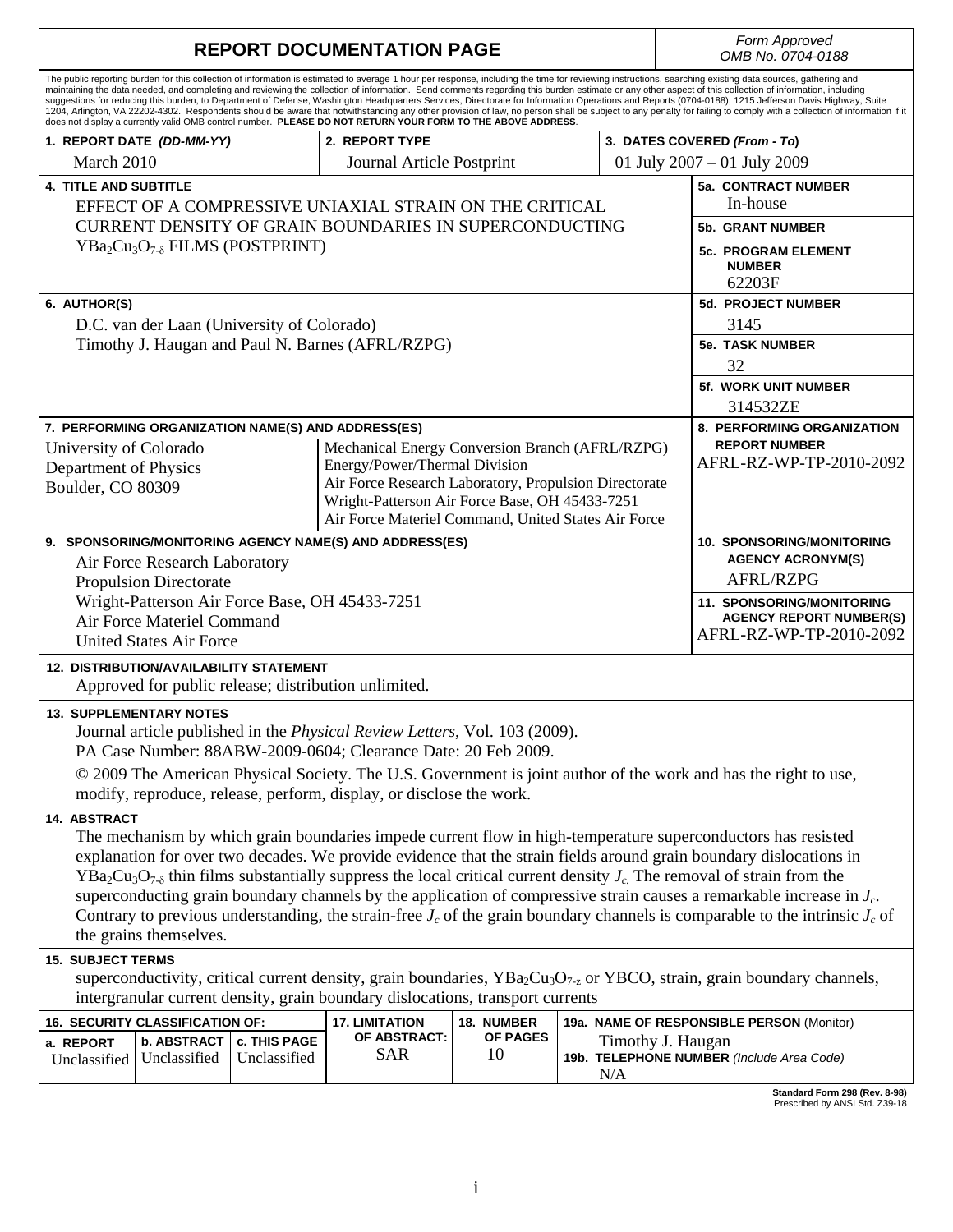## <span id="page-2-0"></span>Effect of a Compressive Uniaxial Strain on the Critical Current Density of Grain Boundaries in Superconducting  $YBa_2Cu_3O_{7-\delta}$  Films

D. C. van der Laa[n\\*](#page-5-0)

Department of Physics, University of Colorado, Boulder, Colorado 80309, USA National Institute of Standards and Technology, Boulder, Colorado 80305, USA

T. J. Haugan and P. N. Barnes

Air Force Research Laboratory, Wright-Patterson AFB, Ohio 45433-7919, USA (Received 27 January 2009; published 9 July 2009)

The mechanism by which grain boundaries impede current flow in high-temperature superconductors has resisted explanation for over two decades. We provide evidence that the strain fields around grain boundary dislocations in  $YBa_2Cu_3O_{7-\delta}$  thin films substantially suppress the local critical current density  $J_c$ . The removal of strain from the superconducting grain boundary channels by the application of compressive strain causes a remarkable increase in  $J_c$ . Contrary to previous understanding, the strain-free  $J_c$  of the grain boundary channels is comparable to the intrinsic  $J_c$  of the grains themselves.

DOI: [10.1103/PhysRevLett.103.027005](http://dx.doi.org/10.1103/PhysRevLett.103.027005) PACS numbers: 74.25.Fy, 74.25.Ld, 74.72.Bk, 74.78.Bz

Grain boundaries in high-temperature superconductors are of special interest with respect to the influence of structural composition and lattice strain on superconductivity. The mismatch between the crystalline structure of grains at the grain boundary results in periodic dislocations, where strain fields reduce the order parameter and locally drive the material into the normal state [[1](#page-5-1)[–3\]](#page-5-2). The spacing between dislocations is reduced with increased grain boundary angle, and the grain boundary critical current density  $(J_{c,GB})$  decreases exponentially with angle [\[4,](#page-5-3)[5](#page-5-4)]. The strong superconducting coupling across the boundary is lost when the nonsuperconducting cores at dislocations overlap [[6](#page-5-5)]. At that point, the dominant mechanisms that limit  $J_{c,GB}$  include band bending [\[7](#page-5-6)], a reduced charge carrier concentration [[5,](#page-5-4)[8\]](#page-5-7), and a reduced coupling of the  $d_{x^2-y^2}$ -wave functions at both sides of the boundary [[9](#page-5-8)].

So far, attempts to influence the grain boundary coupling have concentrated on changing the chemical composition by doping the grains [[10](#page-5-9)] or the grain boundaries [[11](#page-5-10)]. One of the most striking results is obtained by use of calcium doping in  $YBa_2Cu_3O_{7-\delta}$  (YBCO), where substitution of  $Y^{3+}$  by Ca<sup>2+</sup> at grain boundaries results in a reduction of the interface potential and a significant increase in  $J_{c,\text{GB}}$ [\[12–](#page-5-11)[14\]](#page-5-12). Doping affects both the charge carrier concentration and the strain fields at grain boundaries, which makes it hard to determine to what extent the increase in  $J_{cGB}$  is due to a reduction in grain boundary strain.

Strain plays a major role in current blocking at grain boundaries in high-temperature superconductors. Strain fields around dislocations that exceed approximately 1% prevent the transformation from a nonsuperconducting tetragonal structure to a superconducting orthorhombic structure during film growth, thereby strongly reducing the superconducting cross section of the grain boundary [\[2\]](#page-5-13). Residual strain from the dislocations is expected to have a large impact on the remaining superconducting cross section of the grain boundary, even after film growth, but its exact role remains unknown.

To obtain an accurate understanding of grain boundary transport, it is vital to understand the exact role of dislocation strain fields in grain boundary superconductivity. In this Letter, the effect of strain on  $J_{c,GB}$  is determined by applying compressive strain to the grain boundary while other grain boundary mechanisms remain unaffected.

YBCO thin films were deposited by pulsed-laser deposition onto single-crystal and bicrystalline  $SrTiO<sub>3</sub> (STO)$ substrates. The bicrystalline substrates had symmetric [001]-tilt grain boundaries of  $4^\circ$ ,  $6^\circ$ ,  $7.5^\circ$ , and  $12^\circ$  that were oriented across the width of the 4 mm by 12 mm substrate. A 200  $\mu$ m wide and 800  $\mu$ m long microbridge was patterned along the length of the substrates in each sample by standard photolithographic methods following the deposition of an approximately 200 nm to 350 nm thick YBCO layer. All samples were close to being optimally doped, with critical temperatures of the grains ranging from 90.5 to 90.9 K. Experimental parameters for YBCO film deposition were described in detail in previous studies [\[15](#page-5-14)[,16\]](#page-5-15).

The substrates were glued into a 4 mm by 12 mm slot that was machined in a Cu-Be bending beam. Compressive strain was applied along the length of the films in liquid nitrogen by bending the beam in a 4-point bender [[17](#page-5-16)]. The applied strain was measured directly with a strain gage mounted on top of the bending beam. The strain transfer from the bending beam to the substrate was confirmed with one sample by mounting a small strain gage on top of the substrate, next to the superconducting bridge. The critical current of the films at each strain level was determined within 0.5% uncertainty by use of a transport current and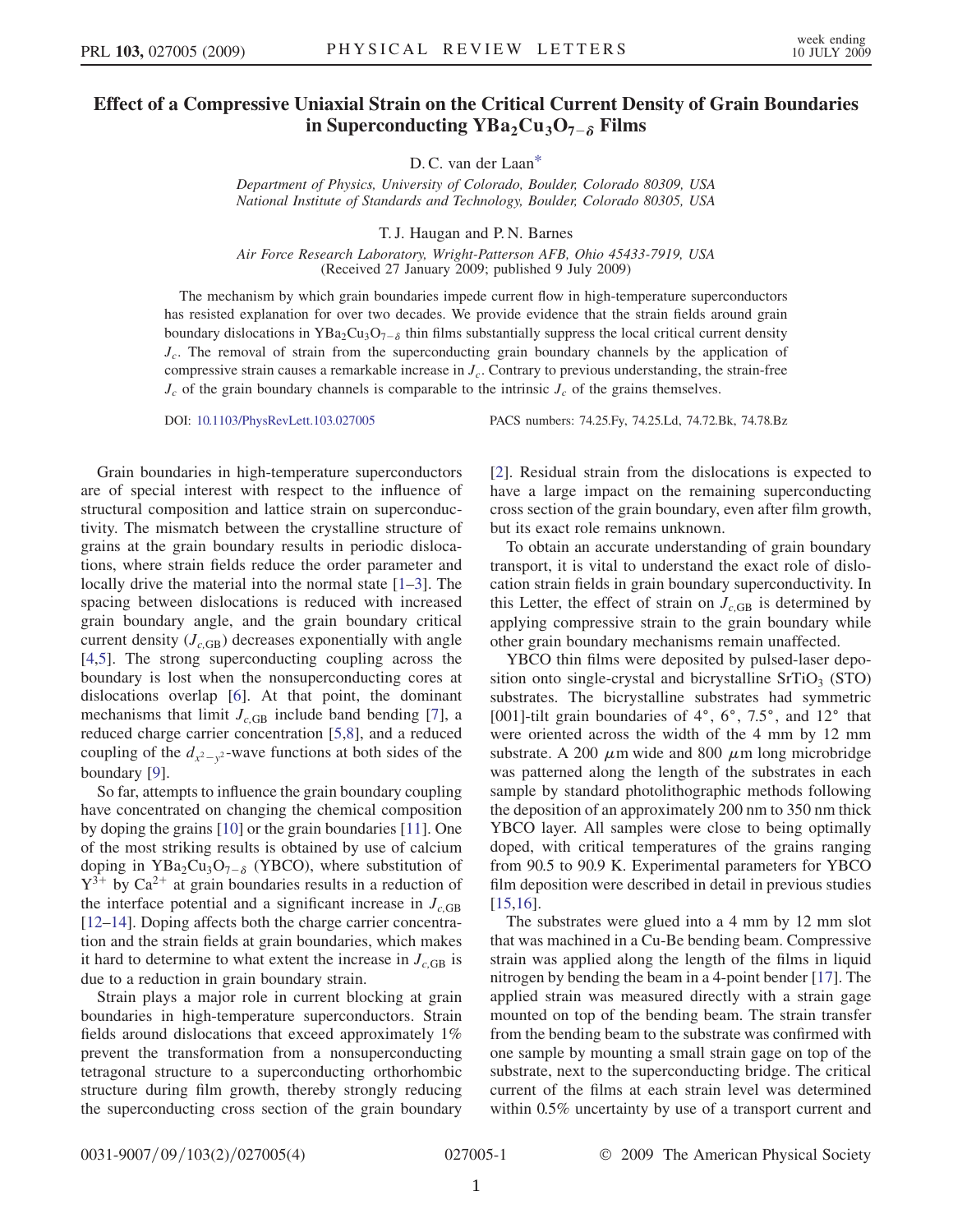<span id="page-3-0"></span>

FIG. 1. The reversible change in  $J_c$  with uniaxial compressive strain that is measured in two YBCO thin films that were deposited on single-crystalline STO substrates. The solid lines are the strain dependence of the intragrain  $J_c$ , as described by Eq. [\(1\)](#page-3-1).

an electric field criterion of 1  $\mu$ V/cm for the case of single-crystal films, or a voltage criterion of 1  $\mu$ V for the case of bicrystalline films.

The critical current density of two different YBCO thin films that were deposited on single-crystal STO substrates decreases when uniaxial compressive strain is applied (Fig. [1](#page-3-0)). The films have an initial  $J_c$  of 3.96 and 4.26 MA/cm<sup>2</sup>, which is reduced to 3.79 and 4.05 MA/cm<sup>2</sup> at  $-0.5\%$  strain. This change is not due to cracking in the film, and is fully reversible. The reversibility of the change in  $J_c$  is confirmed on a number of samples by partly releasing the compressive strain. The samples shown in Fig. [1](#page-3-0) were not unloaded, because of the high chance of breaking the sample during strain cycling. The reversibility of the samples in Fig. [1](#page-3-0) was confirmed by comparing the data with those samples that were unloaded. The transition from reversible to irreversible degradation in  $J_c$  with strain is very abrupt, where  $J_c$  is reduced by at least 25% between two adjacent strain points.

<span id="page-3-1"></span>As is shown by the solid lines in Fig. [1,](#page-3-0) the strain dependence of  $J_c$  can be described accurately by use of a power-law fitting function of the form

$$
J_c(\varepsilon) = J_c(\varepsilon_{m,G})(1 - a|\varepsilon - \varepsilon_{m,G}|)^b.
$$
 (1)

Here,  $J_c(\varepsilon_{m,G})$  is the maximum critical current density that is reached when the YBCO layer experiences zero strain, which occurs at an applied strain of  $\varepsilon_m$ . The constants a, which is related to the strain sensitivity of the sample, and b, which defines the overall form of the power-law fitting function, remain fixed at  $a = 7613$  and  $b = 2.16$ . These values follow from a global fit of the experimental data according to Eqs. ([1](#page-3-1)) and [\(3](#page-4-0)) (below). The parameters of Eq. [\(1](#page-3-1)) are listed in Table [I](#page-3-2) and confirm that the strain dependence of both YBCO films is identical [only the values of  $J_c(\varepsilon_{m,G})$  differ between films]. Note that the

TABLE I. Parameter values for Eqs. ([1](#page-3-1)) and [\(3](#page-4-0)).

<span id="page-3-2"></span>

|                           |      | $J_c(\varepsilon_{m,G})$ $J_c(\varepsilon_{m,GB})$ $\varepsilon_{m,G}$ $\varepsilon_{m,GB}$<br>$(MA/cm^2) (MA/cm^2)$ (%) |                             | $(\%)$   |
|---------------------------|------|--------------------------------------------------------------------------------------------------------------------------|-----------------------------|----------|
| Single-crystalline YBCO-1 | 3.96 | .                                                                                                                        | $-0.13$                     |          |
| Single-crystalline YBCO-2 | 4.26 | $\cdots$                                                                                                                 | $-0.11$                     | $\cdots$ |
| 4° GB                     | .    | 6.73                                                                                                                     | $\cdots$                    | $-0.90$  |
| $6^\circ$ GB-1            |      | 7.61                                                                                                                     | $\sim$ $\sim$ $\sim$ $\sim$ | $-0.96$  |
| $6^\circ$ GB-2            | .    | 9.60                                                                                                                     | $\cdots$                    | $-0.87$  |
| $7.5^\circ$ GB-1          | .    | 5.48                                                                                                                     | .                           | $-0.65$  |
| 7.5 GB-2                  | .    | 3.94                                                                                                                     | .                           | $-0.85$  |
| $12^{\circ}$ GB           |      | 3.82                                                                                                                     | $\cdots$                    | $-0.43$  |

location of the  $J_c$  peak according to the fit of Eq. [\(1\)](#page-3-1) does not occur at zero applied strain, but at an applied strain of about  $-0.12\%$ . This is due in part to the mismatch in thermal expansion coefficients of the YBCO film and the STO substrate, and is due in part to the small difference in lattice constants of both materials [[18](#page-5-17),[19](#page-5-18)]. The strain dependence of  $J_c$  of the thin films is similar to that in YBCO coated conductors [[20](#page-5-19),[21](#page-5-20)].

The effect of uniaxial compressive strain on the critical current density of four bicrystalline YBCO thin films is presented in Fig. [2.](#page-3-3) The strain is applied along the length of the films, perpendicular to the grain boundaries. The rate at which  $J_{c,GB}$  increases depends on the angle of the grain boundary, and surprisingly is highest for the smallest grain boundary angle studied in our experiment. For the 12° grain boundary,  $J_{c,GB}$  reaches a maximum at approximately  $-0.35\%$  strain, as is clearly seen in Fig. [3.](#page-4-1)

To understand the strain dependence of  $J_{c,GB}$ , the superconducting channels between grain boundary dislocations were studied more closely. The nonsuperconducting dislocation cores reduce the superconducting cross section of

<span id="page-3-3"></span>

FIG. 2. The reversible change in  $J_{c,GB}$  with uniaxial compressive strain that is measured in four thin film YBCO grain boundaries, with angles of  $4^\circ$ ,  $6^\circ$  (film  $6^\circ$  GB-1 in Table [I\)](#page-3-2), 7.5° (film 7.5° GB-1 in Table [I\)](#page-3-2), and 12°. The solid lines are the critical current density according to Eq. ([3\)](#page-4-0).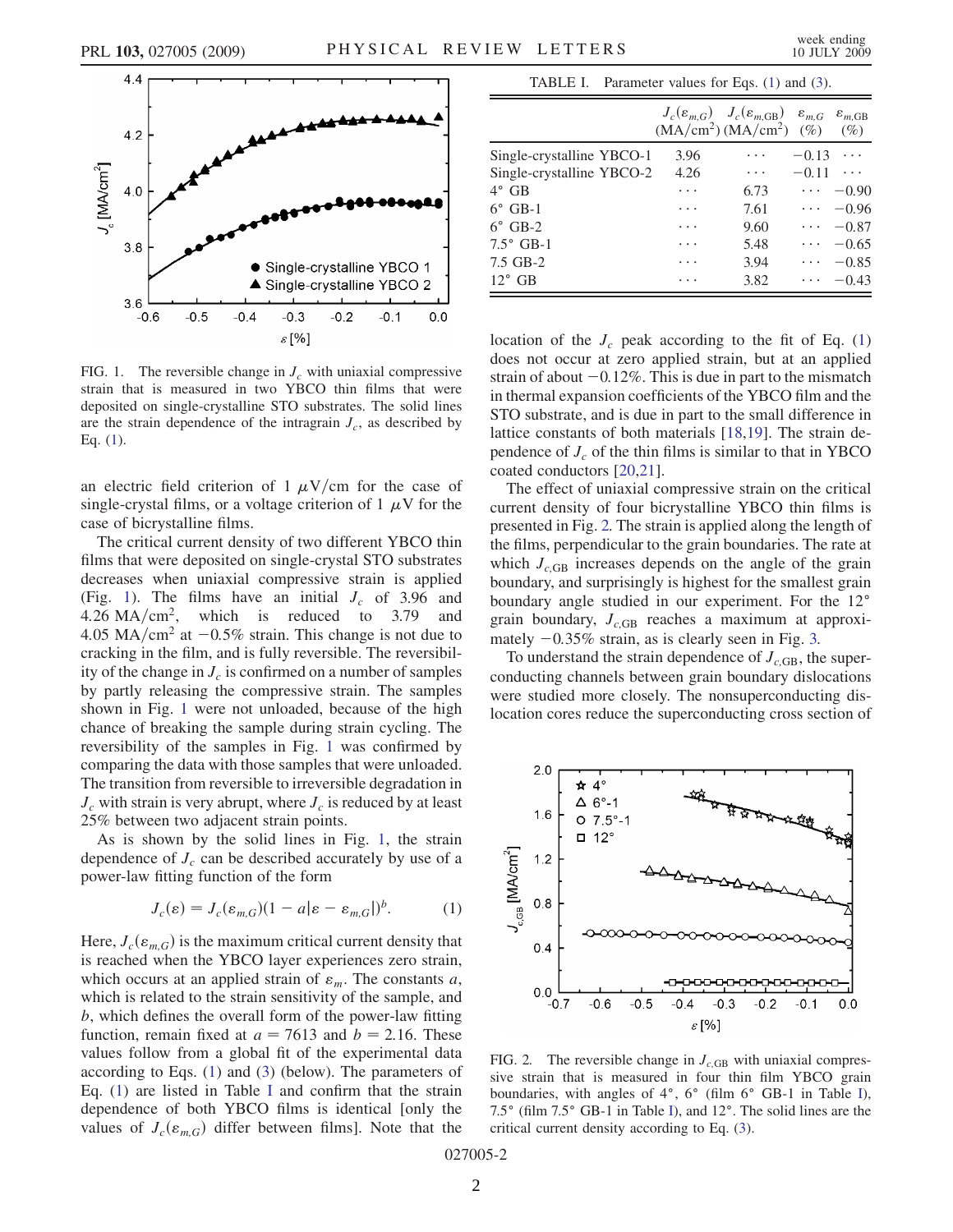<span id="page-4-1"></span>

FIG. 3. The reversible change in  $J<sub>c,GB</sub>$  with uniaxial compressive strain that is measured in a thin film YBCO grain boundary of 12°. The solid line represents the critical current density according to Eq. [\(3\)](#page-4-0). The error bars represent a 0.5% uncertainty in  $J_c$ . The inset shows an exponential decrease in  $J_{c,\text{GB}}$  as a function of grain boundary angle. The solid line represents Eq. [\(2\)](#page-4-3), with  $J_c(0) = 4.55 \text{ MA/cm}^2$  and  $\theta_0 = 3.2^{\circ}$ .

<span id="page-4-3"></span>the boundary, as indicated in Fig. [4](#page-4-2), where a schematic of a grain boundary is presented. The change in  $J_{c,GB}$  with angle  $(\theta)$  due to the dislocations is exponential [\[4](#page-5-3)[,5](#page-5-4)]:

$$
J_{c,GB}(\theta) = J_c(0) \frac{S(\theta)}{S(0)} = J_c(0) e^{(-\theta/\theta_0)},
$$
 (2)

where  $S(0)$  is the superconducting cross section of the grain boundary in the absence of any dislocations, and  $S(\theta)$  is the reduced superconducting cross section in the presence of dislocations (see Fig. [4](#page-4-2) and a detailed discussion in Ref. [[3\]](#page-5-2)). Equation ([2\)](#page-4-3) is experimentally demonstrated in the inset of Fig. [3.](#page-4-1)

The microstructure of the superconducting channels between dislocations is relatively undisturbed (although highly strained) and is expected to be identical to that of the grains. Remnant strain extends from the strain fields at the dislocations into these channels. Because the transformation to a superconducting orthorhombic structure no longer occurs during film growth when local strain exceeds approximately 1%, as described in Ref. [[2](#page-5-13)], the residual strain in the grain boundary channels is estimated to be below approximately 1%. Based on this scenario, at low grain boundary angles, where the nonsuperconducting cores do not overlap, the strain dependence of  $J_c$  within the channels, and thus the strain dependence of  $J_{c,GB}$ , is expected to be identical to that of the intragrain  $J_c$ . The strain dependence of  $J_{c,\text{GB}}$  is thus given by

<span id="page-4-0"></span>
$$
J_{c,GB}(\varepsilon,\theta) = J_c(\varepsilon) \frac{S(\theta)}{S(0)}
$$
  
=  $J_c(\varepsilon_{m,GB})(1 - a|\varepsilon - \varepsilon_{m,GB}|)^b e^{(-\theta/\theta_0)}$ . (3)

<span id="page-4-2"></span>

FIG. 4. Dislocations with nonsuperconducting cores reduce the superconducting cross section at grain boundaries, while strain fields that originate from the dislocations extend into the superconducting channels.

Here,  $J_c(\varepsilon_{m,GB})$  is the maximum grain boundary critical current density that is reached when the channels experience no strain, which is expected to be comparable to  $J_c(\varepsilon_{m,G})$  in the single-crystal YBCO films. The maximum occurs when the applied strain cancels the strain that exists within the channels (defined as  $-\varepsilon_{m,GB}$ ). The constants a and b are obtained from a global fit of the data on both single-crystal and bicrystalline films, and are equal to  $a =$ 7613 and  $b = 2.16$ . The other fitting parameters that are used to fit the data are listed in Table [I](#page-3-2).

The strain dependence of  $J_{c,GB}$  according to Eq. ([3\)](#page-4-0) is presented by the solid lines in Figs. [2](#page-3-3) and [3.](#page-4-1) The model describes the data well with the parameter values listed in Table [I,](#page-3-2) indicating that the strain dependence of the grain boundary and intragrain  $J_c$ 's is comparable. The parameters of both Eq. [\(1\)](#page-3-1) (intragrain films) and Eq. [3](#page-4-1) (grain boundaries) were determined by forcing parameters a and b to be equal for all samples. Remarkably, the maximum  $J_c$  of the grain boundary channels is between 3.82 and 9.60  $MA/cm<sup>2</sup>$ , and is comparable to the maximum intragrain  $J_c$  (which ranges from 3.96 to 4.26 MA/cm<sup>2</sup>). The spread in  $J_c(\varepsilon_{m,\text{GB}})$  in Table [I](#page-3-2) is likely due to the fact that the grain boundary angles in the YBCO layers are not clearly defined, due to grain boundary faceting [\[9](#page-5-8)], and this causes a spread in  $J_c(\varepsilon_{m,\text{GB}})$  between samples (Table [I\)](#page-3-2).

The universal strain dependence of  $J_c$  on grains and symmetric [001]-tilt grain boundaries is outlined in Fig. [5.](#page-5-21) Here, the normalized  $J_c$  is presented as a function of intrinsic strain  $\varepsilon_0$ , defined as the strain that the YBCO layer experiences (a summation of the existing strain due to